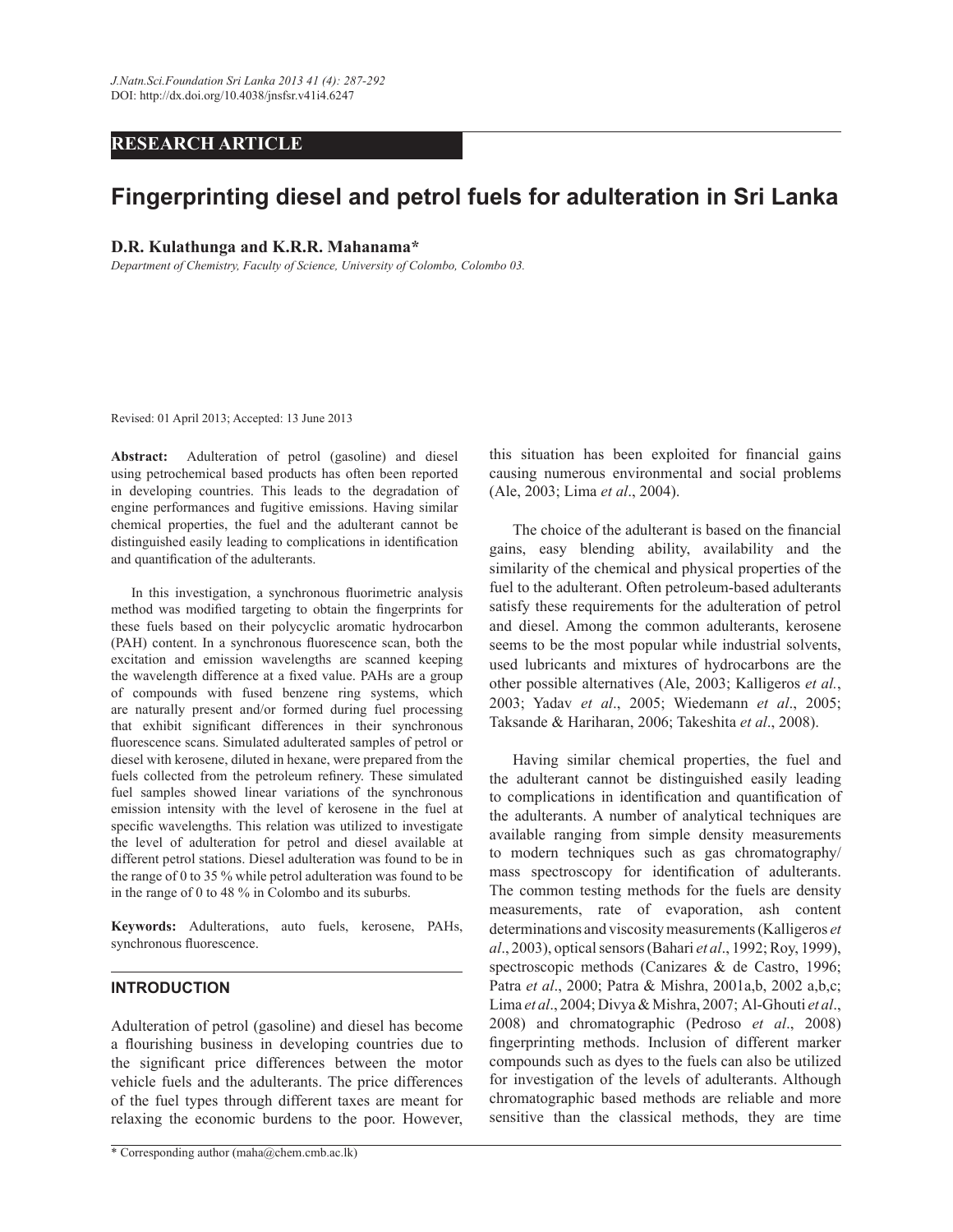consuming and costly for routine analysis. In addition, such facilities are limited in developing countries. Spectroscopic methods targeting the impurities or added markers in the fuels are more popular due to their convenience of handling and high analytical throughput than the chromatographic methods.

 Establishment of a routine analysis methodology with minimum sample handling steps and absence of cumbersome sample preparation, and separation processes seems to be the most viable solution in monitoring and quantifying the fuel adulterants. In this respect, a selective spectroscopic based method would be the most sensitive and reliable analytical implement. Of all the spectroscopic techniques, spectrofluorimetry is well-suited to be used in combination with the analysis of multi-component samples, because there are only a few compounds with intrinsic fluorescence characteristics.

Among the compounds having intrinsic fluorescence, polycyclic aromatic hydrocarbons (PAHs) are particularly important due to their mutagenic and/or carcinogenic effects. From the analytical point of view, PAHs have good molecular fluorescence properties due to rigid  $\pi$  electron systems in the fused ring structures. Furthermore, high fluorescence sensitivity allows their determination at very low concentrations (Eiroa *et al*., 2000).

 Almost every petroleum product contains PAHs however, the PAH profile vary with the boiling range of the fuel. Low boiling petrol contains PAHs with a lesser number of fused rings in a molecule, while the PAH fraction in diesel has a higher number of fused rings in a molecule. The PAH profile in kerosene is different from petrol and diesel. Hence, the fluorescence fingerprint corresponding to different fuel compositions is different from each other (Patra & Mishra, 2000, 2002 a, b, c). But the conventional fluorescence methods based on scanning of either the excitation or emission wavelength while the other is kept at a fixed value, may not be successful in the evaluation of fuel adulterants. The overlapping of broad spectral bands for individual fluorophore is the main difficulty of applying this technique for the mixtures having multi fluorophores.

 A relatively simple and rapid approach for the simultaneous analysis of multi flurophores is the synchronous fluorescence spectroscopy (SFS) (Patra & Mishra, 2002 a, b, c). SFS consists of varying both the excitation and emission wavelengths simultaneously while keeping a constant difference among them. The advantages of SFS are narrowing spectral bands, simplification of the emission spectra, reduction of the spectral change for a given analyte, and easing compensation for Rayleigh and Raman scattering. Furthermore, this technique can be applied using any spectrofluorometer without further modifications (Patra *et al*., 2000; Patra & Mishra, 2000, 2001 a, b; 2002 a, b, c).

 The main objective of this study is to establish a method to investigate diesel and petrol adulteration. The method is based on SFS investigation of PAH profiles present in different fuel types. First, emphasis was paid to establish optimum SFS parameters for petrol, diesel and kerosene separately. These optimum SFS conditions were utilized to develop fingerprints for different formulations of kerosene in petrol or diesel samples. Based on SFS fingerprint features, several analytical parameters were evaluated based on linear regressions to establish quantitative measures for the appraisal of adulterant levels. These linear regressions were exploited to assess the levels of adulteration for twenty commercial fuel samples purchased from Colombo and its suburbs.

# **METHODS AND MATERIALS**

Diesel, petrol and kerosene samples obtained from the Ceylon Petroleum Cooperation distribution center at Sapugaskanda were used as references, and the synthetic mixtures were prepared by mixing them with appropriate proportions. Commercial samples were purchased from ten different petrol stations located in Colombo and its suburbs for assessing the level of adulteration. Distilled hexane with no fluorescence characteristics was used for diluting the synthetic mixtures and commercial samples. Shimadzu Hitachi RF 5000 spectrofluorometer equipped with a Xe lamp was used to obtain SFS, keeping the excitation and emission slit widths at 1.5 nm and 3.0 nm, respectively.

 Optimum SFS conditions were established by scanning the SFS for pure samples from 200 - 700 nm region, keeping  $\Delta\lambda$  ( $\Delta\lambda = \lambda_{ex} - \lambda_{em}$ ) from 10 - 100 nm and the changes were made at 10 nm intervals. Near the optimum SFS conditions,  $\Delta\lambda$  was changed by 1 nm intervals to sharpen the signals with maximum fluorescence intensity. Several analytical parameters including SFS intensity, bandwidth of the signal, shifting of the signals and the intensity ratios were evaluated against the level of kerosene added to the synthetic mixtures. The linear regressions with correlation coefficient,  $r^2$ , closer to 1 were selected as the analytical parameters for the assessment of adulteration of the commercial samples under identical conditions.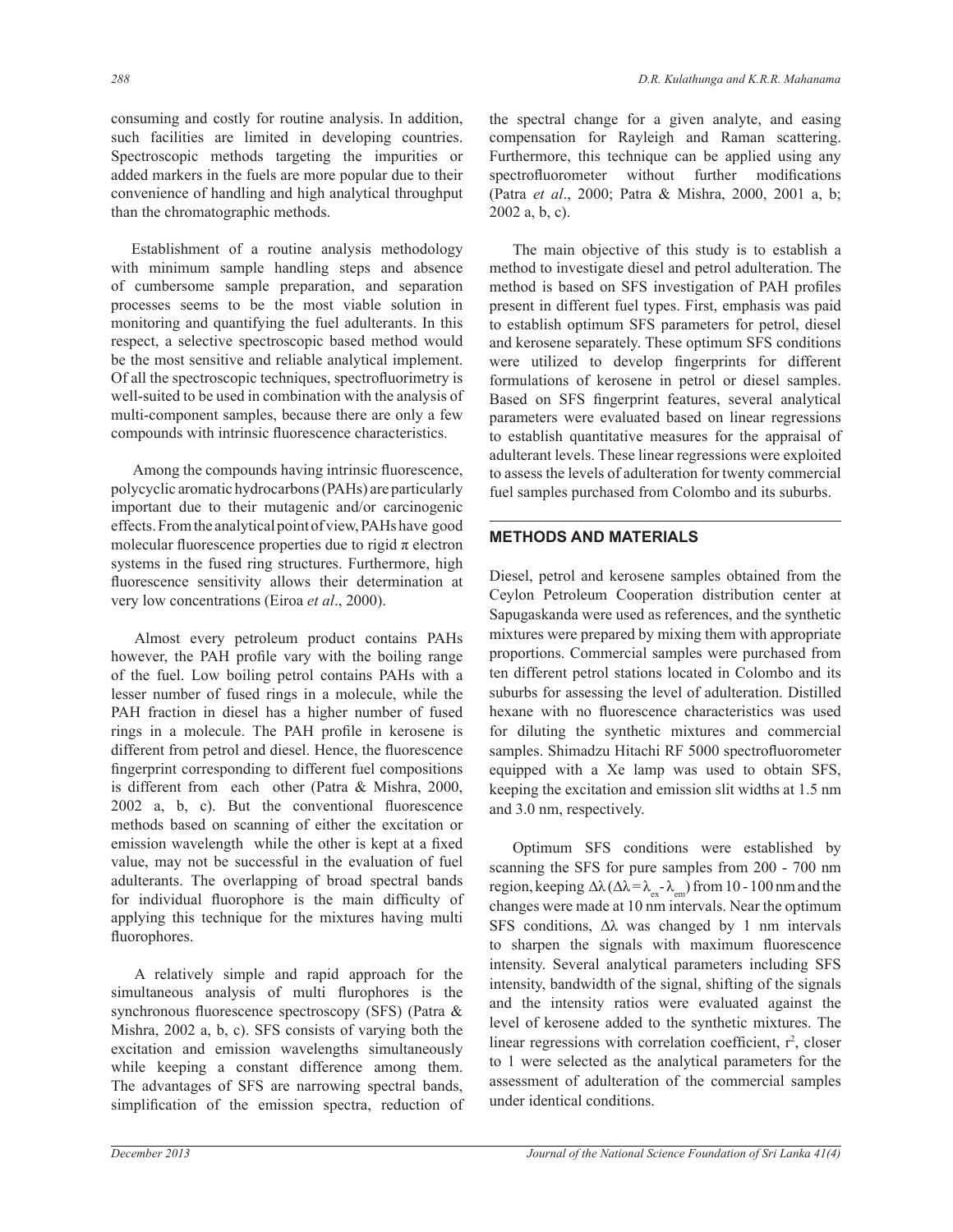## **RESULTS AND DISCUSSION**

The spectral bandwidths and the intensities varied with the changes of ∆λ values as reported earlier, (Patra *et al*., 2000) for diesel, petrol and kerosene reference samples. Both the SFS emission intensity and the sharpness of the emission signal were used as criteria for evaluating the optimum parameters. In general, SFS has more features when  $\Delta\lambda$  is a lower value and a broad band with lesser intensity was common at higher ∆λ values (Figure 1). Thus, both kerosene and diesel exhibited optimum  $\Delta\lambda$  at 30 nm, and the optimum  $\Delta\lambda$  for petrol was found to be at 25 nm.

 The synthetic formulations of kerosene in both diesel and petrol for 0 to 100 % of kerosene v/v were prepared with 10 % increments. The SFS of the individual mixtures were investigated keeping ∆λ at 30 nm and excitation and emission slit widths at 1.5 and 3.0 nm, respectively.

 Primarily, SFS has two maxima for diesel and kerosene mixtures. The maximum towards the shorter wavelength has a strong red shift with increasing diesel composition of the mixture, while the maximum at higher wavelength virtually remain unchanged with the change of diesel composition as in Figure 2. The red shifting of the low wavelength maximum with increasing diesel composition indicates that the signal is predominantly due to the low molecular weight PAHs from kerosene (Patra & Mishra, 2000). The maximum at higher wavelength is dominated by the high molecular weight PAHs present in diesel. It was found that the intensity of the maximum at higher wavelength decreases with increasing kerosene content and it seemed that the emission intensity correlates with the levels of diesel in the mixture.

 SFS for synthetic mixtures of petrol and kerosene exhibited a different pattern from diesel and kerosene mixtures (Figure 3). The clear differences of the SFS fingerprints facilitate the identification of the two different fuel types and it can be utilized for qualitative analysis of the fuel type. Basically there were four maxima in the SFS of petrol and kerosene mixture with some shoulders. As with the SFS of diesel and kerosene mixtures, the maximum towards the lower wavelength made a red shift and the three remaining maxima remained virtually unchanged with decreasing intensities as diesel composition decreases. This is consistent with the previous studies carried out by Patra and Mishra (2001 a, b). The red shift for the signal at the lower wavelength was less pronounced compared to diesel and kerosene mixtures. This is in agreement with the

molecular weight distributions of the PAHs in the three fuel types. The differences of the molecular weights for kerosene and diesel mixtures were greater than the molecular weight differences for kerosene and petrol.



**Figure 1:** Synchronous fluorescence spectra of kerosene at different  $Δλ (λ_{ex} - λ_{em})$  values



**Figure 2:** Synchronous fluorescence spectra of kerosene and diesel (0 to 100 %) mixtures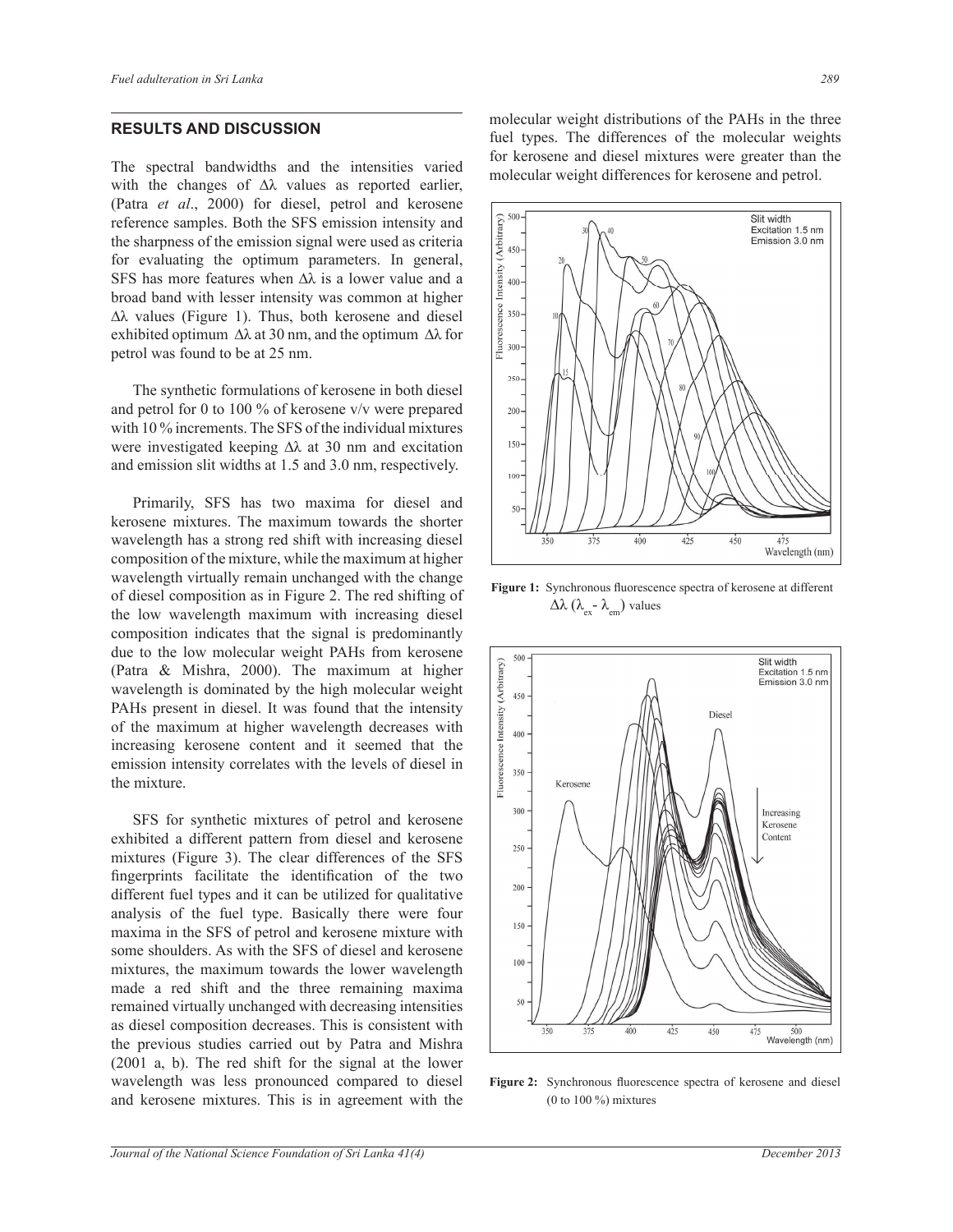

**Figure 3:** Synchronous fluorescence spectra of kerosene and petrol (0 to 100 %) mixtures

The maximum SFS intensities, which did not exhibit shifting due to adulteration, intensity ratios at selected wavelengths, widths of the SFS signals and the red shifts of the maxima were evaluated with petrol or diesel composition as the quantitative parameters for the adulteration. The regressions of fluorescence intensity with petrol or diesel composition exhibit better correlations than the red shifts promoting to investigate linear correlations for the quantification.

 For synthetic mixtures with no dilutions, curves of SFS intensities were found to be concaving with the increase of petrol or diesel composition due to self-quenching of the signals dominated by the PAH profiles of petrol or diesel (Patra & Mishra, 2001 a, b; 2002 a, b, c). This postulate of self quenching was tested by diluting the mixtures in a non-fluorescence media of hexane and plotting the SFS intensities with the petrol or diesel composition. The 5 fold, 10 fold and 20 fold dilutions improved the linearity of the correlations and the correlation coefficients were found to be closer to unity for both fuel types with 10 and 20 fold dilutions implying the validity of the postulate. Hence, all the synthetic mixtures and the commercial samples were diluted 20 times in hexane prior to the SFS analysis.

 The linear correlations for kerosene in both petrol and diesel synthetic mixtures were utilized to determine the level of adulteration in commercial samples purchased from Colombo and its suburbs. In each case, the SFS intensities at three different wavelengths were utilized to estimate the fuel level and hence the level of adulteration. The corresponding SFS wavelengths and the estimated level of adulterants were tabulated with the average values in Tables 1 and 2 for commercial diesel and petrol samples, respectively.

|        | Estimated level of the adulterant % |                                             |      |         |  |
|--------|-------------------------------------|---------------------------------------------|------|---------|--|
| Sample | at $\lambda = 410$ nm               | at $\lambda$ = 429 nm at $\lambda$ = 466 nm |      | Average |  |
| Diesel | 2.8                                 | 0.0                                         | 0.0  | 0.9     |  |
| A      | 10.0                                | 5.6                                         | 8.2  | 7.9     |  |
| B      | 28.8                                | 21.0                                        | 22.4 | 24.1    |  |
| C      | 31.0                                | 36.8                                        | 46.8 | 38.2    |  |
| D      | 12.8                                | 14.8                                        | 16.5 | 14.7    |  |
| E      | 5.5                                 | 2.2                                         | 4.4  | 4.0     |  |
| F      | 16.6                                | 10.2                                        | 11.6 | 12.8    |  |
| G      | 5.6                                 | 1.6                                         | 3.2  | 3.5     |  |
| H      | 2.8                                 | 0.0                                         | 0.0  | 0.9     |  |
| I      | 5.6                                 | 1.6                                         | 3.2  | 3.5     |  |
| J      | 8.6                                 | 9.2                                         | 4.4  | 7.4     |  |

**Table 1:** Estimated levels of kerosene in commercially available diesel samples

**Table 2:** Estimated levels of kerosene in commercially available petrol samples

| Estimated level of the adulterant % |                      |                                             |      |         |  |  |
|-------------------------------------|----------------------|---------------------------------------------|------|---------|--|--|
| Sample                              | at $\lambda$ = 431nm | at $\lambda$ = 456 nm at $\lambda$ = 464 nm |      | Average |  |  |
| Petrol                              | 1.2                  | 0.0                                         | 0.0  | 0.4     |  |  |
| A                                   | 43.6                 | 49.6                                        | 49.1 | 47.4    |  |  |
| B                                   | 28.7                 | 25.5                                        | 28.1 | 27.4    |  |  |
| C                                   | 3.8                  | 0.7                                         | 0.8  | 1.8     |  |  |
| D                                   | 4.4                  | 1.7                                         | 3.0  | 3.0     |  |  |
| E                                   | 17.9                 | 16.7                                        | 17.2 | 17.3    |  |  |
| F                                   | 14.1                 | 15.6                                        | 14.0 | 14.6    |  |  |
| G                                   | 30.6                 | 29.2                                        | 31.0 | 30.3    |  |  |
| H                                   | 30.6                 | 29.2                                        | 30.8 | 30.2    |  |  |
| I                                   | 29.5                 | 27.6                                        | 28.9 | 28.7    |  |  |
| J                                   | 29.8                 | 27.9                                        | 29.6 | 29.1    |  |  |

Out of the ten diesel samples, six samples had the adulteration levels of less than 7 %, which is within the level of confidence for the analysis. Two other samples were found to have a level of adulteration of 12 % and 15 % while the other two had significantly higher levels of adulteration at 25 % and 38 % (Table 1). However for the petrol samples, circumstances were found to be inferior. Two stations had not adulterated their petrol and the levels estimated were less than 3 % and two other stations had adulteration levels of 15 % and 17 %. Five of the stations had higher levels of adulteration around 30 % and one other station had an adulteration level as high as 48 % (Table 2). These findings are comparable to the adulteration levels in the region where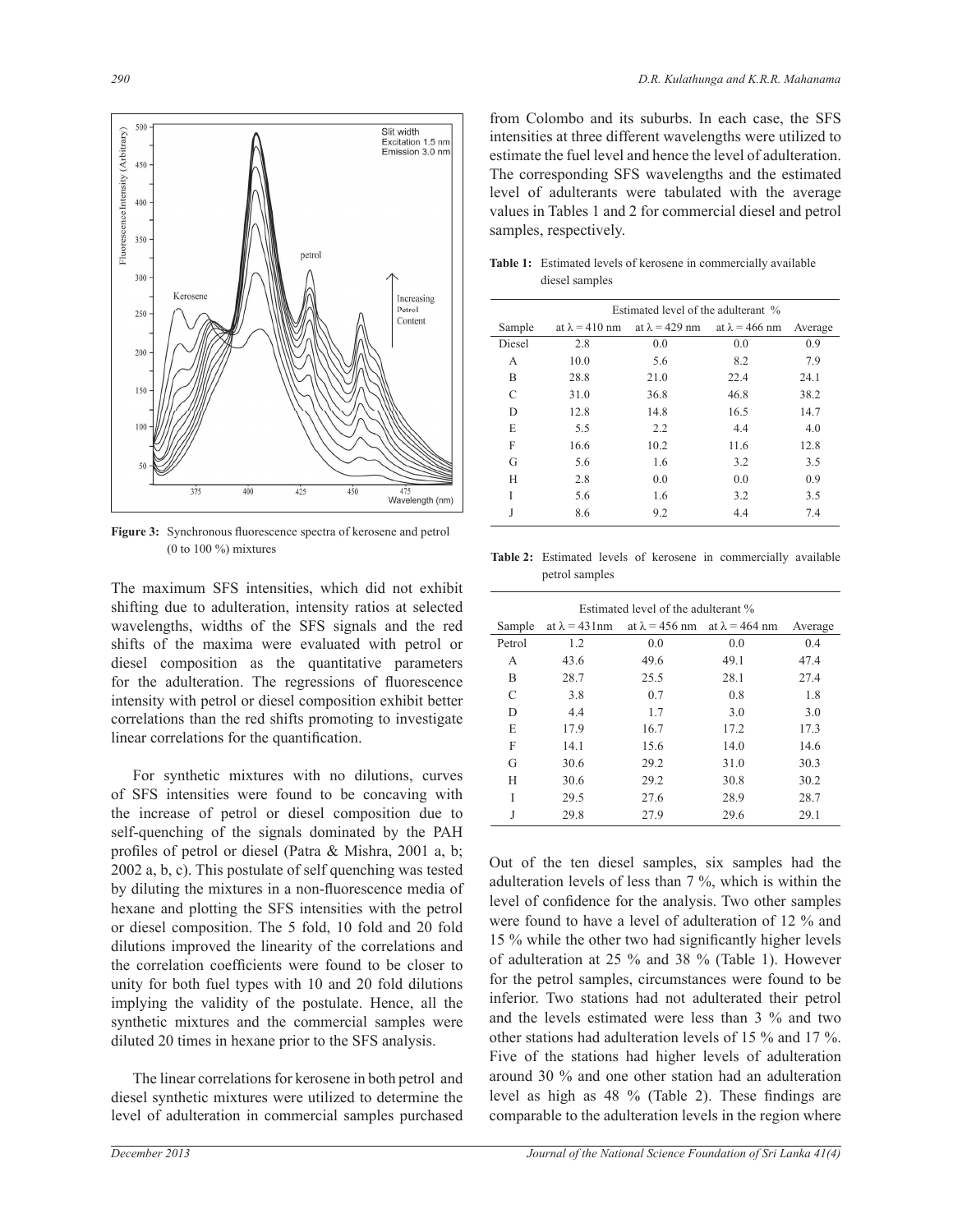

**Figure 4:** Synchronous fluorescence spectra of ten commercial diesel samples with the reference diesel sample (20 times diluted in hexane)



**Figure 5:** Synchronous fluorescence spectra of ten commercial petrol samples with the reference diesel sample (20 times diluted in hexane)

35 − 50 % of kerosene was found in both petrol and diesel samples sold in Katmandu City, Nepal (Yadav *et al*., 2005).

 The SFS of commercial petrol and diesel samples have their characteristic fingerprints as the synthetic mixtures that have been formulated for this study (Figures 4 and 5). Interestingly, the worst petrol sample had a different fingerprint than the synthetic samples and other commercial samples. Presumably, some other adulterants have been added to this sample and the added adulterant might have quenched the PAH signals drastically indicating unusually higher level of adulteration. The observation that adulteration is higher for petrol than diesel probably reflects the price differences in petrol, diesel and kerosene.

### **CONCLUSION**

It can be concluded that the adulteration of petrol and diesel can be assessed with a significant accuracy using the prescribed method. The method based on Patra and Mishara (2000, 2001 a, b, 2002 a, b, c), is sensitive, simple and quick, involving a single dilution step and scanning the SFS under the prescribed conditions. The dilution can be done using other solvents that are completely miscible with the fuel of interest and having no fluorescence characteristics. However, the calibration curves need to be plotted for different solvent systems because fluorescence intensity depends on the medium.

The fingerprinting pattern suggests that 19 out of the 20 samples tested in this analysis have resemblances to the fingerprints developed for the synthetic samples formulated by mixing kerosene and petrol or diesel. However, it cannot be concluded that kerosene is the only adulterant in the commercial samples. Any solvent having no fluorescence characteristics may have been used for adulteration. This is the major drawback of the method developed in this study. This problem arises because the quantifications were based on the intensities of the signals that are dominated by petrol or diesel. Hence, the method assesses the level of adulterantion but it does not identify the type of adulterant.

### $\overline{a}$ **REFERENCES**

- 1. Ale B.B. (2003). Fuel adulteration and tailpipe emissions. *Journal of the Institute of Engineering* **3**(1): 12 – 16.
- 2. Al-Ghouti M.A., Al-Degs Y.S. & Amer M. (2008). Determination of motor gasoline adulteration using